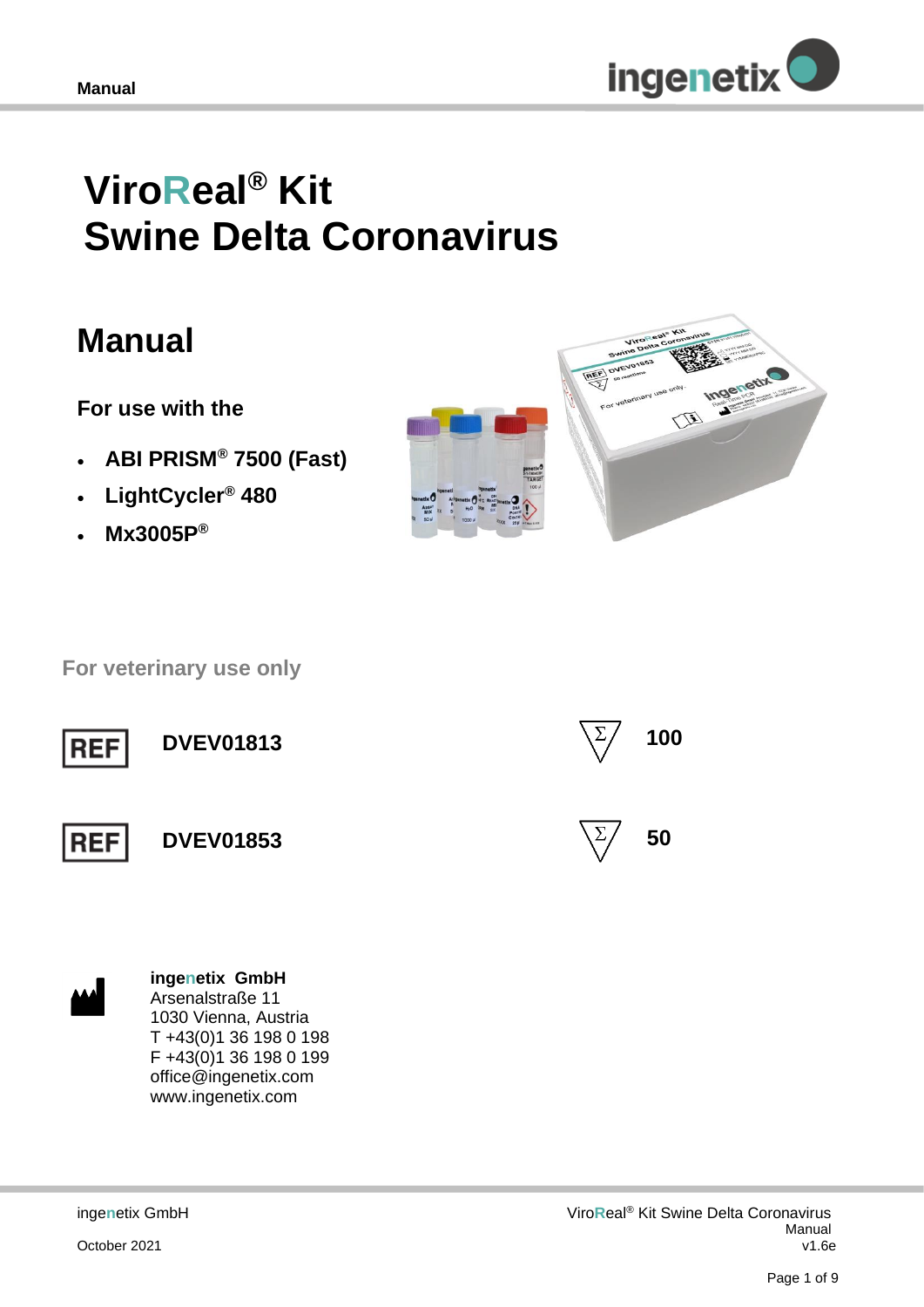

#### **Manual**

## **Index**

| 9.2. No signal with RNA IPC and no swine delta coronavirus specific signals with sample:  9         |  |
|-----------------------------------------------------------------------------------------------------|--|
|                                                                                                     |  |
| 9.4. Swine delta coronavirus specific signal with negative control of RNA-extraction (optional):  9 |  |
|                                                                                                     |  |
|                                                                                                     |  |
|                                                                                                     |  |

### **Explanation of symbols**

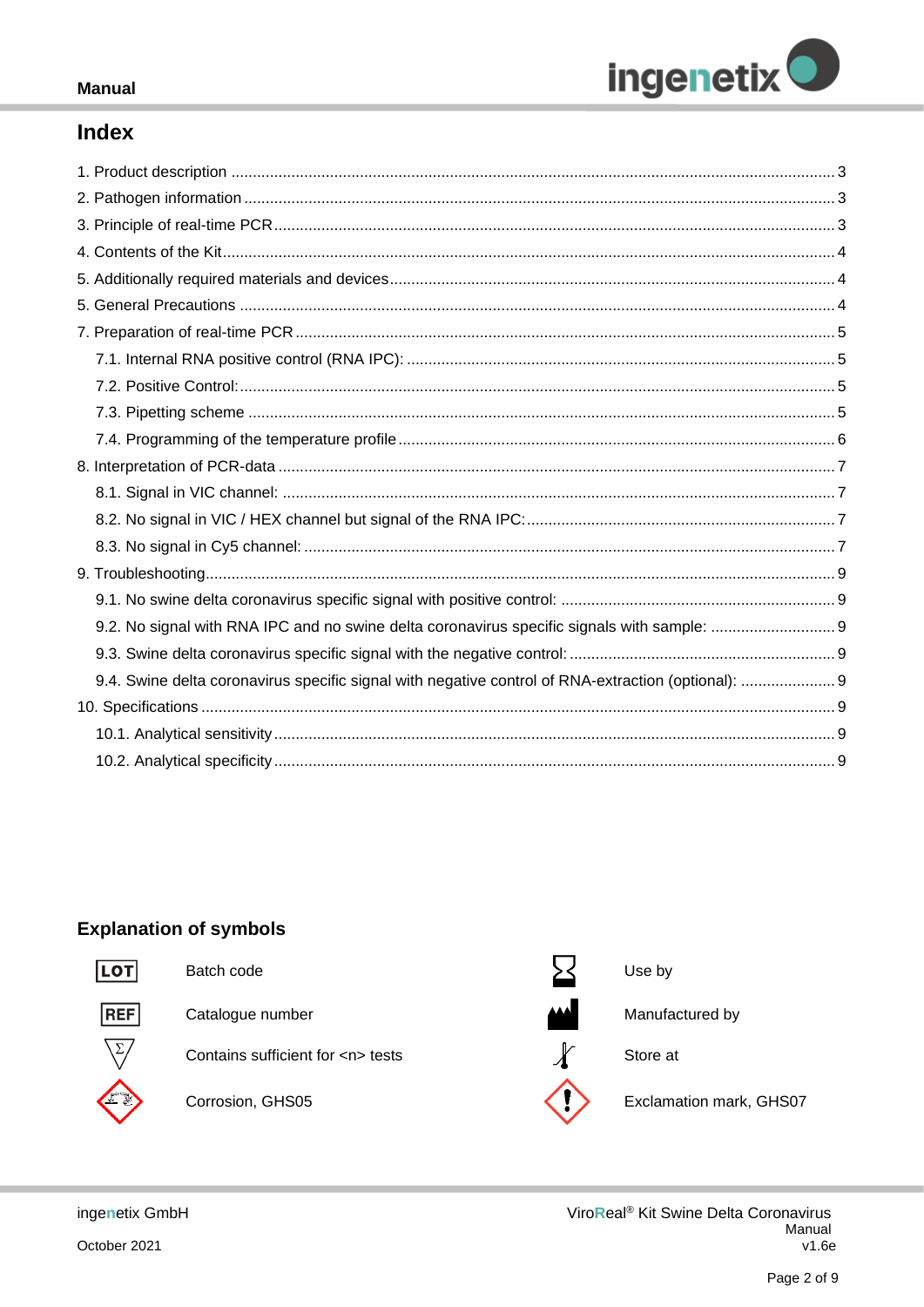

#### <span id="page-2-0"></span>**1. Product description**

Viro**R**eal® Kit Swine Delta Coronavirus is a real-time PCR assay for detection of RNA of the swine delta coronavirus (SDCV, also called porcine delta coronavirus PDCoV) using one-step reverse transcription realtime PCR. This test was developed and validated for the ABI PRISM® 7500 (Fast) instrument (Life Technologies), LightCycler® 480 (Roche) and Mx3005P® (Agilent), but is also suitable for other real-time PCR instruments.

Viro**R**eal® Kit Swine Delta Coronavirus detects the 3'UTR of swine delta coronavirus. A probe-specific amplification-curve in the VIC / HEX channel indicates the amplification of swine delta coronavirus RNA. This kit allows the rapid and sensitive detection of swine delta coronavirus RNA isolated from feces or oral fluid samples of acutely affected pigs. Virus RNA can be recovered efficiently from sample material using for example the QIAamp Viral RNA Mini Kit (Qiagen) extraction methods. The test does not detect porcine epidemic diarrhea virus (PEDV) or transmissible gastroenteritis virus (TGEV).

An internal RNA positive control system for detection in Cy5 channel allows control of RNA extraction and excludes false-negative interpretation of results due to inhibition of reverse transcription real-time PCR (see 8. Interpretation of PCR-data).

When using PCR-platforms not validated by inge**n**etix, an evaluation of the multiplex-PCR is recommended. Please be aware that some PCR-platforms have to be calibrated with the corresponding dye before performing multiplex-PCR.

Bacto**R**eal®, Myco**R**eal, Paro**R**eal and Viro**R**eal® Kits are optimized to run under the same thermal cycling conditions. RNA and DNA material can be analysed in one run.

#### <span id="page-2-1"></span>**2. Pathogen information**

Swine delta coronavirus (SDCV, PDCoV), a member of the genus *Coronavirus* (Deltacoronavirus), family *Coronaviridae*, is a positive-sense, enveloped, single-stranded RNA virus. SDCV is a new virus first found in pigs in Hong Kong in 2012 and 2014 in the United States. Swine delta coronavirus causes acute watery diarrhea and vomiting in a large proportion at all ages of swine. Swine delta coronavirus infection is clinically similar to, but genetically distinct from porcine epidemic diarrhea virus (PEDV) and transmissible gastroenteritis virus (TGEV).

#### **References:**

Patrick C. Y. Wooa, Susanna K. P. Laua, Carol S. F. Lama, Kwok-Yung Yuena. 2012. Discovery of Seven Novel Mammalian and Avian Coronaviruses in the Genus Deltacoronavirus Supports Bat Coronaviruses as the Gene Source of Alphacoronavirus and Betacoronavirus and Avian Coronaviruses as the Gene Source of Gammacoronavirus and Deltacoronavirus. J. Virology 86:7.

#### <span id="page-2-2"></span>**3. Principle of real-time PCR**

When detecting pathogens by reverse transcription real-time PCR, a specific RNA sequence of the pathogen genome is transcribed to cDNA and amplified. The generated PCR-product is detected by an oligonucleotideprobe labelled with a fluorescent dye. This technology allows for a sequence-specific detection of PCR amplificates.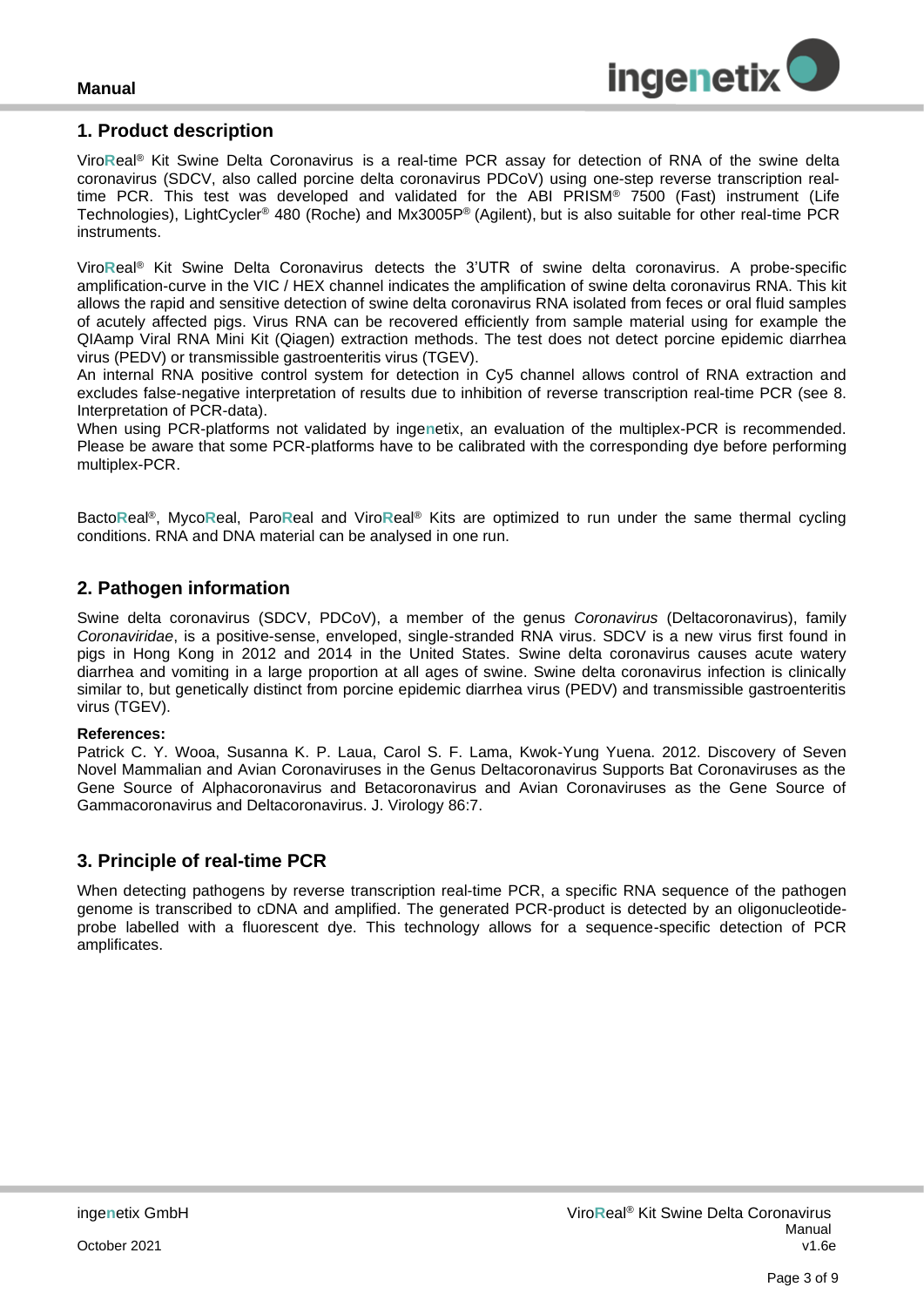

#### <span id="page-3-0"></span>**4. Contents of the Kit**

| Labelling                        | <b>Content</b>                                  | Amount             |                     | <b>Storage</b>  |
|----------------------------------|-------------------------------------------------|--------------------|---------------------|-----------------|
|                                  |                                                 | <b>DVEV01813</b>   | <b>DVEV01853</b>    |                 |
| SDCV Assay Mix (purple cap)      | Primer and probe (VIC) for<br>SDCV detection    | $2 \times 50$ µ    | $1 \times 50 \mu$   | $-20^{\circ}$ C |
| RNA IPC-3 Assay Mix (yellow cap) | Primer and probe (Cy5)<br>for RNA IPC detection | $2 \times 50$ µl   | $1 \times 50$ µ     | $-20^{\circ}$ C |
| RNA IPC Target (orange cap)      | RNA internal positive control                   | $1 \times 100$ µl  | $1 \times 100$ µl   | $-20^{\circ}$ C |
| SDCV Positive Control (red cap)  | RNA positive control                            | $1 \times 300$ µl  | $1 \times 300$ µl   | $-20^{\circ}$ C |
| RNA Reaction Mix (white cap)     | 4 x Reaction Mix                                | $2 \times 250$ µl  | $1 \times 250$ µl   | $-20^{\circ}$ C |
| Nuclease-free water (blue cap)   | Nuclease-free water                             | $2 \times 1000$ µl | $1 \times 1000 \mu$ | $-20^{\circ}$ C |

The components of Viro**R**eal® Kit Swine Delta Coronavirus are stable until the expiry date stated on the label. Repeated thawing and freezing should be avoided. Please protect kit components from light.

#### <span id="page-3-1"></span>**5. Additionally required materials and devices**

- Reagents and devices for RNA-extraction
- Nuclease-free water for dilution of RNA IPC Target
- Disposable powder-free gloves
- Pipettes (adjustable)
- Sterile pipette tips with filters
- Vortex mixer
- Desktop centrifuge with rotor for 2 ml reaction tubes
- Real-time PCR instrument which is able to detect and differentiate fluorescence in VIC/HEX and Cy5 channel
- Appropriate 96 well reaction plates or reaction tubes with corresponding (optical) closing material

#### <span id="page-3-2"></span>**5. General Precautions**

The user should always pay attention to the following:

- Always include a negative control per PCR-run (Nuclease-free water instead of sample).
- Optional: for valid interpretation of results, a negative control should be included during RNA-extraction (for example extraction of water instead of sample material), in order to exclude false-positive results due to contamination with swine delta coronavirus RNA during extraction.
- Be careful when handling the positive control.
- Store and extract positive material (specimens, controls and amplicons) separately from all other reagents and add it to the reaction mix in a spatially separated workspace.
- Periodically decontaminate benches and devices.
- Use sterile pipette tips with filters.
- Thaw all components thoroughly at room temperature before starting an assay. When thawed, mix the components and centrifuge briefly.
- Always keep the RNA Reaction Mix on ice.
- Use the RNA immediately after extraction and store at -20°C to -80°C as soon as possible.
- **Caution:** The RNA IPC Target is stored in RNA stabilizer that contains guanidinium thiocyanate/Triton X-100 (see MSDS, www.ingenetix.com).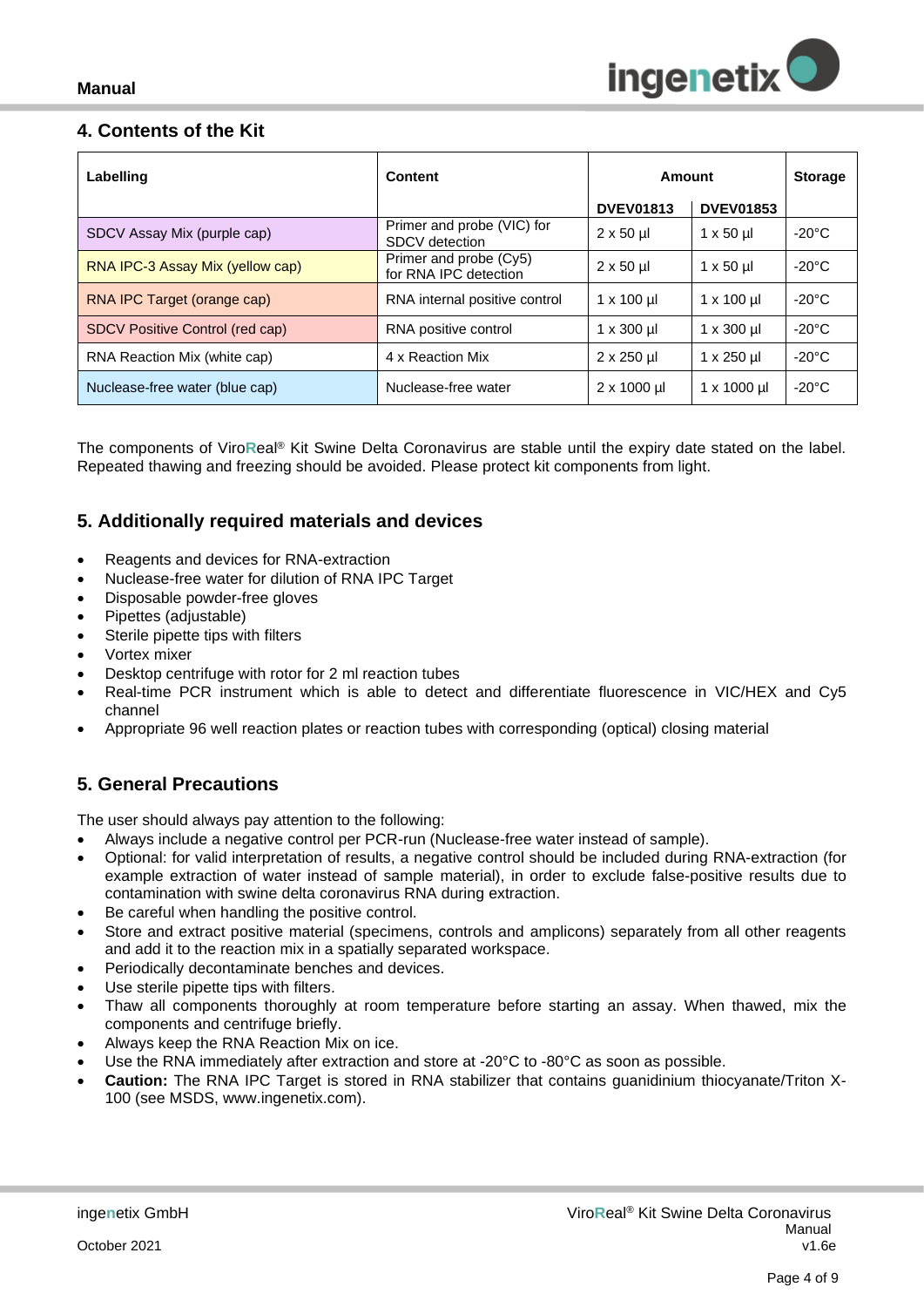

#### <span id="page-4-0"></span>**7. Preparation of real-time PCR**

Please make sure that at least one negative control (water, blue cap), as well as one positive control (red cap) and one extraction negative control (optional, recommended) are included per PCR run.

Inge**n**etix highly recommends performing PCR analyses in duplicates, which increases the probability of detection of the pathogen and facilitates interpretation of results*.*

- Prepare master mix on ice.
- Thaw RNA Reaction Mix on ice, and invert 2 to 3 times to ensure homogenous solution. Do not let it warm to room temperature.
- Use RNA immediately after extraction and store at -20 to -80°C as soon as possible.

#### <span id="page-4-1"></span>**7.1. Internal RNA positive control (RNA IPC):**

An internal RNA positive control system containing the RNA IPC assay and the RNA IPC Target excludes falsenegative interpretation of results due to inhibition of reverse transcription real-time PCR.

 $\rightarrow$  Freshly dilute RNA IPC Target 1:500 with nuclease-free water and add 1 µl per reaction.

 $\rightarrow$  Alternatively, for control of RNA extraction and PCR inhibition the RNA IPC Target can be added during extraction. Spike 1 µl of undiluted RNA IPC Target into the sample material after the lysis buffer was added. Caution: Do not add the RNA IPC Target directly to the sample material.

#### <span id="page-4-2"></span>**7.2. Positive Control:**

The SDCV Positive Control is an *in vitro* synthesized RNA sample with a concentration of 10<sup>3</sup> copies/µl. It has to be stored at -20°C. Ensure a homogenous solution by gently mixing, do not vortex. To avoid freeze/thaw cycles, it can also be temporarily stored at 4°C if used several times on the same day.

 $\rightarrow$  As positive control please use 10 µl of the Positive Control.

#### <span id="page-4-3"></span>**7.3. Pipetting scheme**

|                                  |                                         | Per sample   |
|----------------------------------|-----------------------------------------|--------------|
| <b>Preparation of Master Mix</b> | Nuclease-free Water*                    | $2.0$ $\mu$  |
| (mix well)                       | <b>RNA Reaction Mix</b>                 | $5.0 \mu$    |
|                                  | <b>SDCV Assay Mix</b>                   | $1.0$ µl     |
|                                  | <b>RNA IPC Assay Mix</b>                | $1.0$ $\mu$  |
|                                  | RNA IPC Target# (freshly diluted 1:500) | $1.0$ µl     |
|                                  | <b>Total volume Master Mix</b>          | $10.0$ $\mu$ |
|                                  |                                         |              |
| <b>Preparation of PCR</b>        | <b>Master Mix</b>                       | $10.0$ µl    |
|                                  | RNA-Sample*                             | $10.0$ $\mu$ |
|                                  | <b>Total volume</b>                     | $20.0$ µl    |

\*1-10 µl of the sample can be used. When using an amount  $<$  10 µl of the sample, the amount of H<sub>2</sub>O has to be changed accordingly.

# If RNA IPC Target not already added during extraction.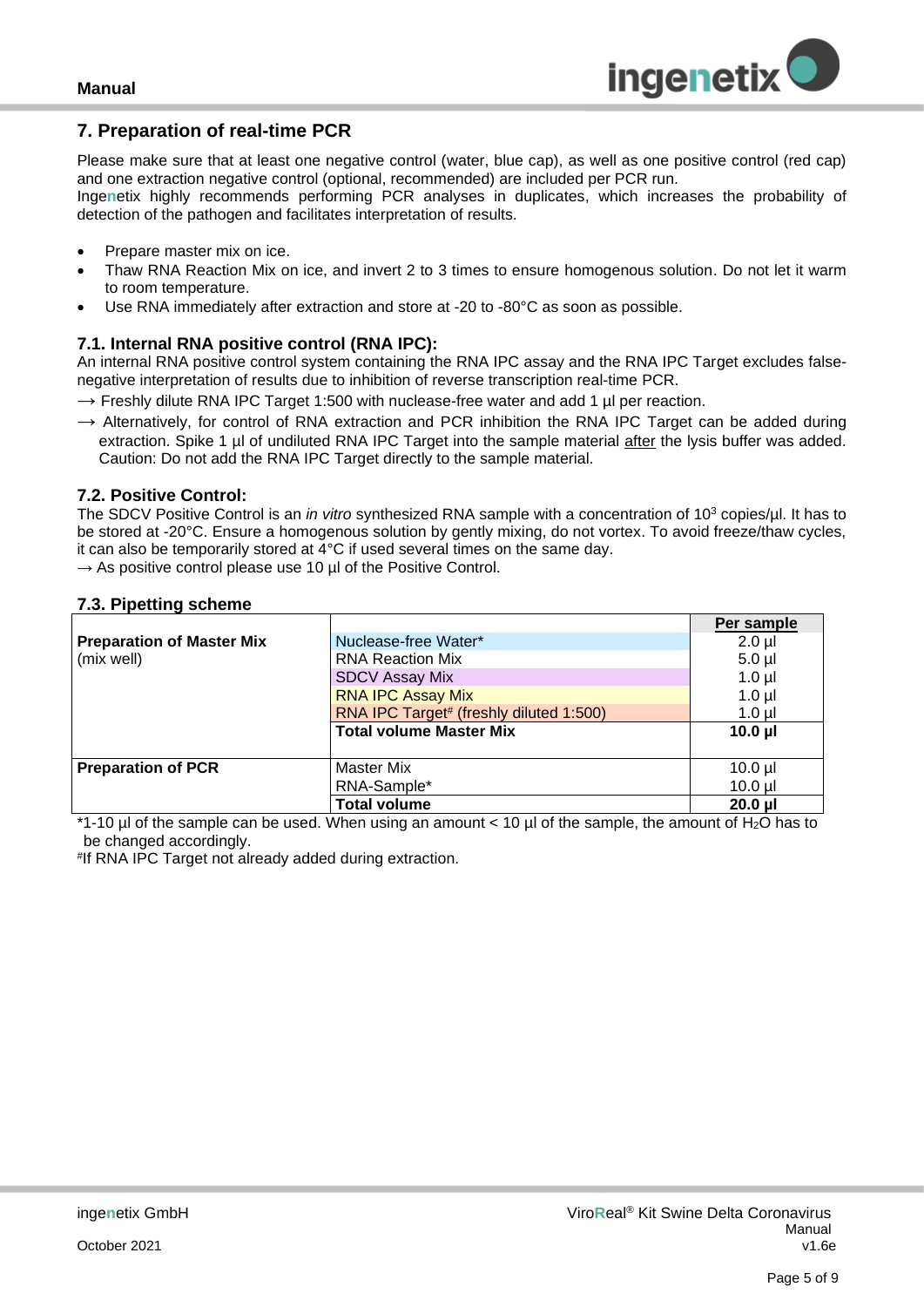

#### <span id="page-5-0"></span>**7.4. Programming of the temperature profile**

Please find further information on programming the real-time PCR instrument in the respective operator's manual. Please be aware that some PCR-platforms have to be calibrated with the corresponding dye before performing multiplex-PCR.

**Select dyes:** VIC/HEX-TAMRA (554 nm) for detection of swine delta coronavirus Cy5-NONE (RNA IPC-3 Assay Mix) for detection of RNA IPC

**Select reference dye (passive reference)**: ROX

**Sample Volume:** 20 µl

#### **Temperature Profile:**

| Program 1<br>Cycles: 1<br>Analysis: None | Program 2<br>Cycles: 1<br>Analysis: None | Program 3<br>Cycles: 45<br>Analysis: Quantification<br>Acquisition at 60° | For ABI PRISM® 7500:<br>Ramp speed: Without "fast cycling" parameter                                           |
|------------------------------------------|------------------------------------------|---------------------------------------------------------------------------|----------------------------------------------------------------------------------------------------------------|
| $50^{\circ}$ C<br>$15 \text{ min}$       | $95^{\circ}$ C<br>20 sec                 | $95^{\circ}$ C<br>5 sec<br>$60^{\circ}$ C<br>1 min                        | For LightCycler <sup>®</sup> 480 instrument:<br>Detection format: 2 Color Hydrolysis Probe<br>(dyes see above) |

**Note:** These instrument parameters can be used for all Bacto**R**eal®, Myco**R**eal, Paro**R**eal and Viro**R**eal® kits on all PCR instruments.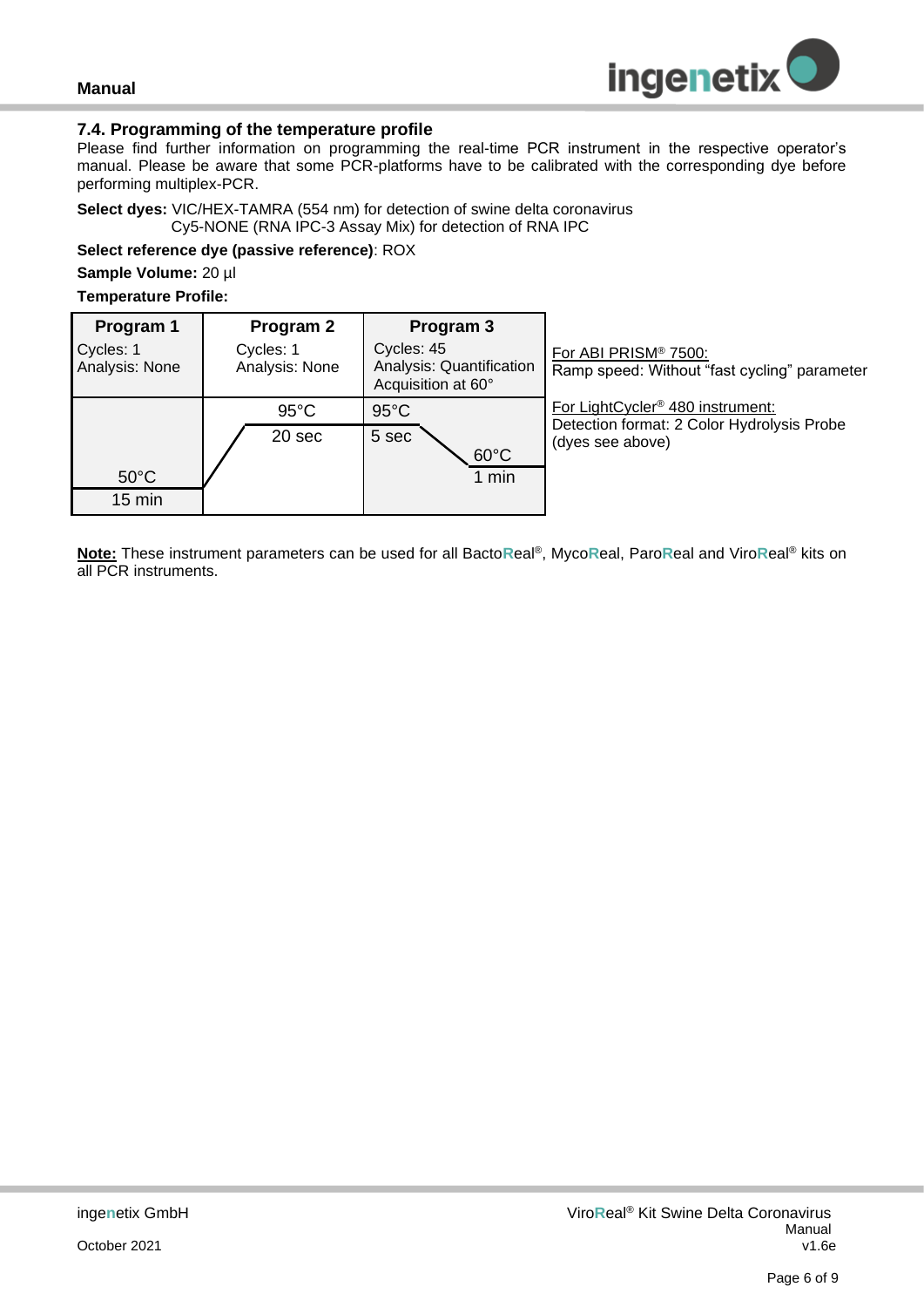#### <span id="page-6-0"></span>**8. Interpretation of PCR-data**

Examples for interpretation of positive reactions are shown in the amplification plots below.

#### **For a valid interpretation, the following criteria must be fulfilled:**

|                                        | Ct/Cp<br>(VIC / HEX channel)<br>swine delta coronavirus target | Ct/Cp<br>(Cy5 channel)<br><b>RNA IPC target</b> | Interpretation |
|----------------------------------------|----------------------------------------------------------------|-------------------------------------------------|----------------|
| Negative control                       | Negative                                                       | $26 - 29*$                                      | Valid          |
| Positive control                       | < 30                                                           | $26 - 29*$                                      | Valid          |
| Extraction negative control (optional) | Negative                                                       | $26 - 29$                                       | Valid          |
| Negative sample                        | Negative                                                       | $26 - 29$                                       | Valid          |
| Positive sample                        | Positive                                                       | 26-29/negative                                  | Valid          |

\*In the case that the RNA IPC target has been added to the master mix

#### **For analysis of PCR data please proceed as follows:**

For analysis of PCR results gained with Viro**R**eal® Kit Swine Delta Coronavirus please select fluorescence display options 554 nm (VIC / HEX channel) for the swine delta coronavirus target and Cy5 channel for the RNA IPC target. Samples with a positive Ct or Cp-value are considered positive. Please also check the presence of amplification-curves manually.

#### <span id="page-6-1"></span>**8.1. Signal in VIC channel:**

 $\rightarrow$  RNA of swine delta coronavirus was amplified. The sample has to be interpreted as positive.

#### <span id="page-6-2"></span>**8.2. No signal in VIC / HEX channel but signal of the RNA IPC:**

 $\rightarrow$  No RNA of swine delta coronavirus is detectable in the sample. The sample has to be interpreted as negative.

The positive signal of the internal positive control assay excludes a putative PCR inhibition.

#### <span id="page-6-3"></span>**8.3. No signal in Cy5 channel:**

 $\rightarrow$  No interpretation statement can be made.

Information about possible sources of error and their solution can be found in 9. Troubleshooting.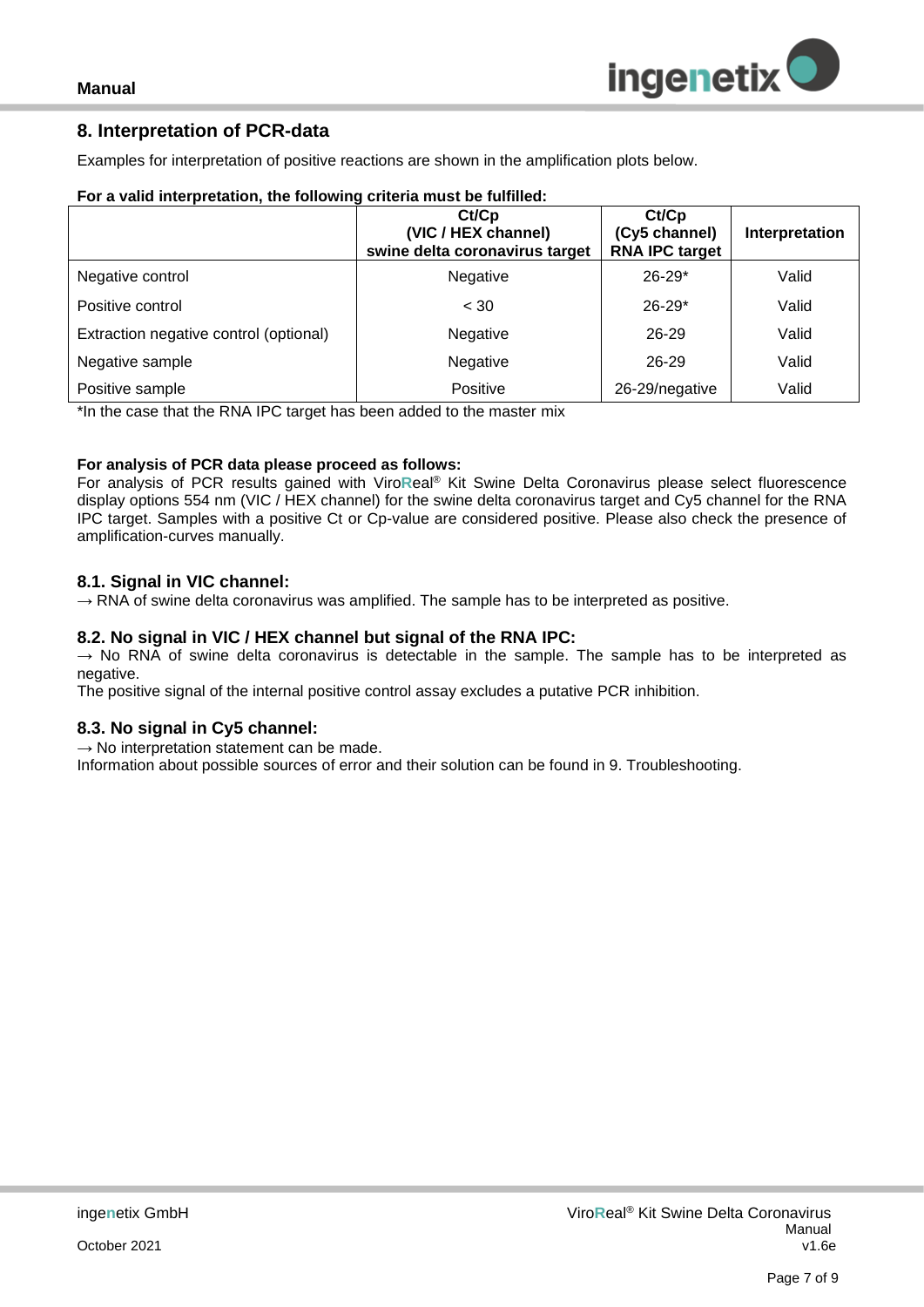**Manual**